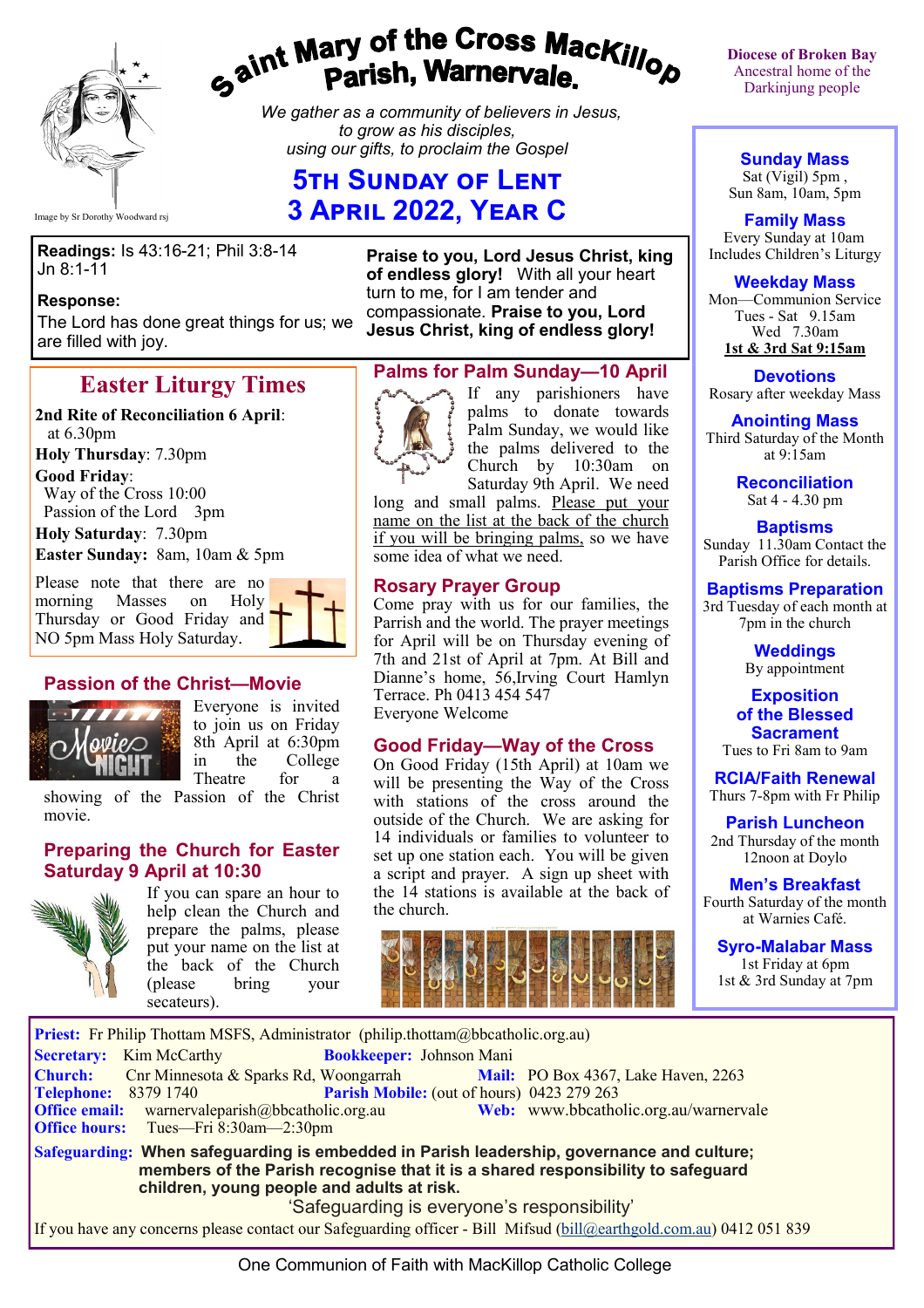# **Catechist Recruitment**



**Catechist or Assistant NEEDED for the following Public Schools**

For someone who likes working with children:

**Warnervale Public School Years 1 & 2 Wednesdays from 12.25pm until 12.55pm**

**Warnervale Public School Years 3 & 4 Wednesdays from 1.05pm until 1.35pm**

**Woongarrah Public School Years 1 & 2 Thursdays 12.05pm until 12.35pm**

**Woongarrah Public School Years 3 & 4 Thursdays 11.30am until 12.00pm**

**Woongarrah Public School Years 5 & 6 Thursdays 11.30am until 12.00pm**

These classes have beautiful children and helpful class teachers.

Lesson materials provided, plus monthly preparation meetings with a group of teachers. Lessons are 30 minutes plus one hour preparation per week.

**If we don't teach our children who God is someone else will teach them everything that he isn't. "Divine Mercy for America."**

Catechist meeting, get together on **Friday, 8th April, 10.30am at Warnies Cafe.** If you're thinking about becoming a Catechist or an Assistant you're most welcome to attend.

Please let Kerrie Dedera our Catechist Coordinator know. 0402815633 or email [kerriemdedera@westnet.com.au](mailto:kerriemdedera@westnet.com.au)

#### **MacKillop Catholic College Enrolments 2023**

Enrolling now for MacKillop Kindergarten 2023. Existing families already in the school are asked to submit forms as soon as possible. There are limited places for all other grades. School tours can be arranged. Contact the **MACKILLOP** school office on 4392 9399.ХĪ



#### **Way of the Cross**

All are welcome to join on Friday evenings at 6:30pm during lent for Stations of the Cross

#### **Mackillop Pray Group**

MacKillop Intercessory prayer group on Tuesday evenings at 6pm in the Church. Everyone is welcome to attend.

#### **Daily Mass at 9:15am**

During Lent Fr Philip will celebrate Mass every Monday to Saturday at 9:15am.

#### **Lenten Resources**

The Catholic Archdiocese of Sydney has released a great Lenten resource called Mercy and Healing Await. [www.gomakedisciples.org.au/wp](http://www.gomakedisciples.org.au/wp-content/uploads/2022/01/A4-Square-Lenten-Resource-2022-Web.pdf)[content/uploads/2022/01/A4](http://www.gomakedisciples.org.au/wp-content/uploads/2022/01/A4-Square-Lenten-Resource-2022-Web.pdf)-Square-Lenten-[Resource](http://www.gomakedisciples.org.au/wp-content/uploads/2022/01/A4-Square-Lenten-Resource-2022-Web.pdf)-2022-Web.pdf

#### **Project Compassion**

Boxes and envelopes will remain available at the back of the church throughout Lent. Donations can be made online at [https://www.caritas.org.au/](https://www.caritas.org.au/project-compassion/donate/) project-[compassion/donate/](https://www.caritas.org.au/project-compassion/donate/)

## **Return and Earn This week we raised \$48.60**



Thank you for your continued support! **Please remember containers need to be empty of liquid; and not crushed or broken.** 

## **Cleaning Roster**

Due to a shortage of cleaners, we are starting a roster for anyone who wishes to volunteer on a one off or on a more regular basis. The roster will commence on 25th March to 29th July. If you can spare an hour or so on a Friday, please write your name and contact details on the sheet at the back of the Church.

#### **This Week**

**Monday 4 April** 9:15am Mass **Tuesday 5 April** 9:15am Mass **Wednesday 6 April** 7:30am Mass 9:15am Mass 6:30pm 2nd Rite of Reconciliation **Thursday 7 April**  9:15am Mass Lenten Reflection **Friday 8 April** 9:15am Mass 6:30pm—Way of the Cross **Saturday 9 April** 9:15am Mass

#### **Engaged Encounter**

*GOT YOUR WEDDING PLANS UNDER CONTROL?* How prepared are you for marriage? Engaged Encounter provides you with deeper insights into each other and into married life. We give you a chance to spend time together to strengthen and enrich your relationship. For further information visit our we<sub>b</sub> site:

[www.engagedencounter.org.au](https://bbcatholic.us8.list-manage.com/track/click?u=466af249e088db70ab864d088&id=4702617a59&e=e312df0f80)

Choose any of the coming Weekends: **Apr 30 - May 01; Aug 06-07, Nov 12-13.** If covid-19 re-

strictions prevent a faceto-face seminar, the CEE weekend will be held via Zoom.



## **Catholic Schools Broken Bay is Hiring**



Catholic Schools Broken Bay invites applications

from suitably qualified teachers who wish to be considered for casual teaching opportunities that may arise throughout the year in our schools located on NSW Central Coast, North Shore and Northern Beaches.

For all casual teachers position on the Central Coast visit:

www.teachers.on.net/vacancy/69379 casual-teachers-central-coast-catholic -schools-broken-bay/

Or visit www.csodbb.catholic.edu.au/ careers/work-with-us/ for all other available positions.

Please remember our sick: Joshua Caulfield, Janice, Finn McConnon, Cecelia Henry, Anne Firmstone, Con Pantos, Terence McBride, Allan Curtis, Jim Swanson.

Deceased/Anniversary: Archibald Crippin, Michael Connerly, Paul & Agnes De Battista, Bridgie King, Michael Wong, Reginald Hamilton, Jennifer Scarrabelotti, Patre Kerney, Hazel Mary Roll, Maria Taype.



Mass Intentions: Angelo & Mary Spiteri, Daminh, Rafael Santos, Mrs. Marciana Ong, Ana Ison, Rebecca & Amelia, Peter & Frank Walsh, George & Helen Pantos.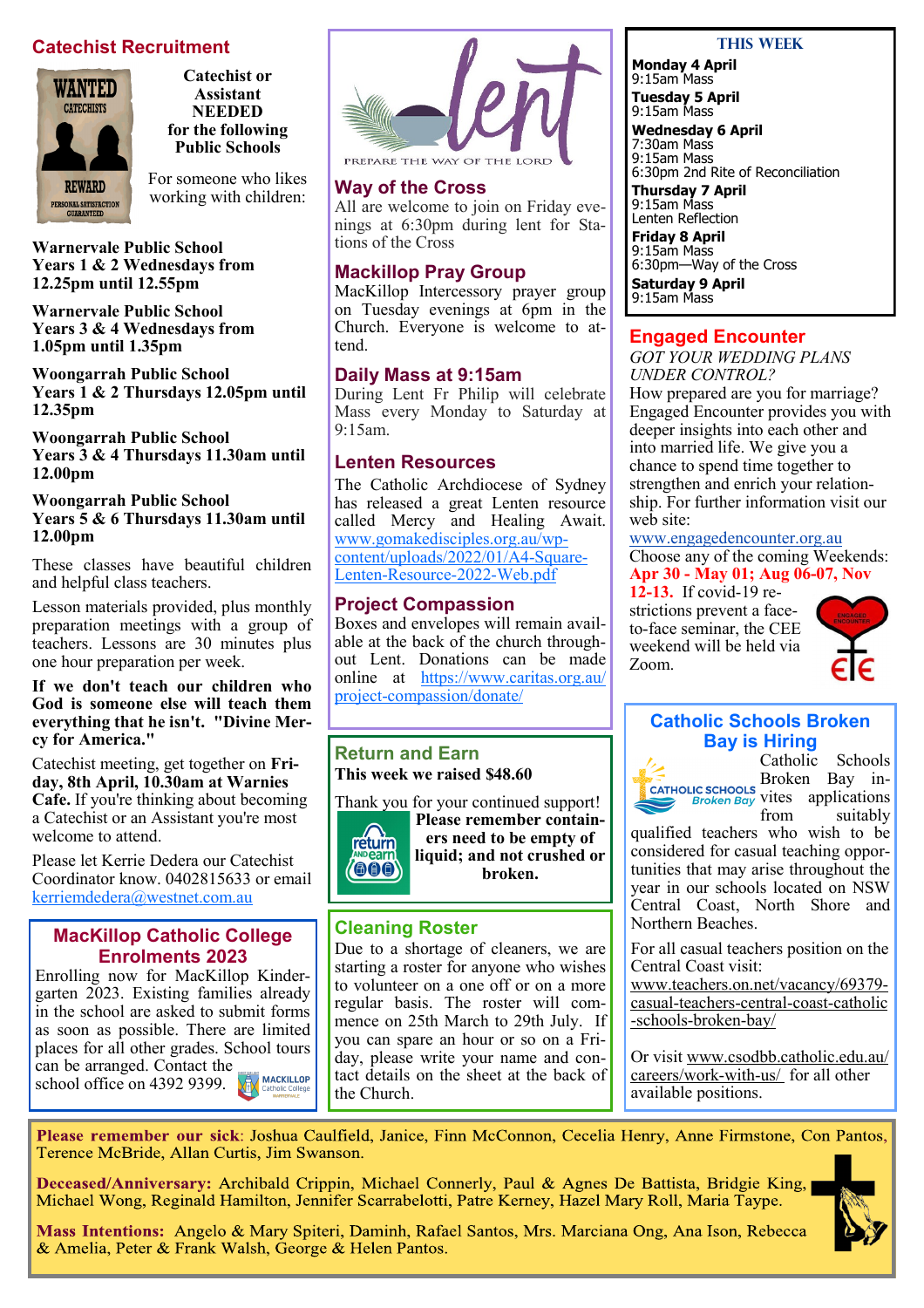# **5th Sunday of Lent, Year C**

# **First Reading Isaiah 43:16-21**

# **I am doing a new thing and I will give drink to my people.**

Thus says the Lord,

who made a way through the sea, a path in the great waters;

Who put chariots and horse in the field and a powerful army, which lay there never to rise again, snuffed out, put out like a wick:

No need to recall the past, no need to think about what was done before. See, I am doing a new deed, even now it comes to light; can you not see it?

Yes, I am making a road in the wilderness, paths in the wilds.

The wild beasts will honour me, jackals and ostriches, because I am putting water in the wilderness (rivers in the wild) to give my chosen people drink. The people I have formed for myself will sing my praise.

The word of the Lord.

# **Responsorial Psalm Ps 125**

# **R. The Lord has done great things for us; we are filled with joy.**

When the Lord delivered Zion from bondage, it seemed like a dream. Then was our mouth filled with laughter, on our lips there were songs. **R.**

The heathens themselves said: 'What marvels the lord worked for them!' What marvels the Lord worked for us! Indeed we were glad. **R.**

Deliver us, O Lord, from our bondage as streams in dry land. Those who are sowing in tears will sing when they reap. **R.**

They go out, they go out, full of tears carrying seed for the sowing: they come back, they come back, full of song, carrying their sheaves. **R.**